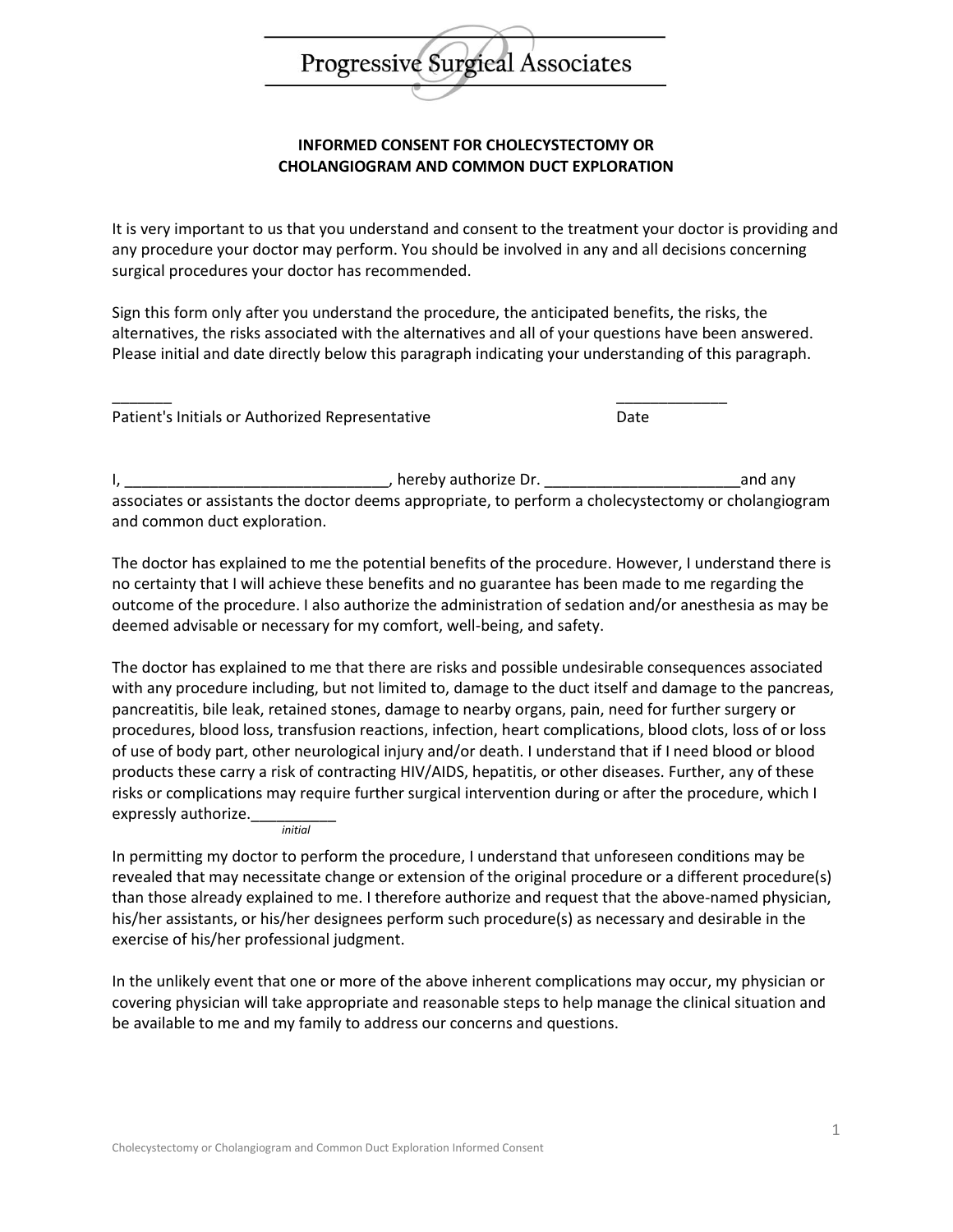The reasonable alternatives to the procedure have been explained to me. These alternatives include but are not limited to, medication treatment.

**Progressive Surgieal Associates** 

I hereby authorize the doctor and/or hospital or surgical facility to utilize or dispose of removed tissues, parts or organs resulting from the procedure authorized above.

I consent to any photographing or videotaping of the procedure that may be performed, provided my identity is not revealed by the pictures or by descriptive texts accompanying them.

I consent to the admittance of students or authorized equipment representatives to the procedure room for purposes of advancing medical education or obtaining important product information.

By signing below, I certify that I have had an opportunity to ask the doctor all my questions concerning anticipated benefits, material risks, alternative therapies, and risks of those alternatives, and all of my questions have been answered to my satisfaction.

| Signature of Patient         | Relationship | Date | Time |
|------------------------------|--------------|------|------|
| or Authorized Representative |              |      |      |

 $\Box$  The Patient/Authorized Representative has read this form or had it read to him/her.

 $\square$  The Patient/Authorized Representative states that he/she understands this information.

 $\square$  The Patient/Authorized Representative has no further questions.

| Signature of Witness | Date | Time |
|----------------------|------|------|
|                      |      |      |

\_\_\_\_\_\_\_\_\_\_\_\_\_\_\_\_\_\_\_\_\_\_\_\_\_\_\_\_\_\_\_\_\_\_ \_\_\_\_\_\_\_\_/\_\_\_\_\_\_

## **CERTIFICATION OF PHYSICIAN:**

I hereby certify that I have discussed with the individual granting consent, the facts, anticipated benefits, material risks, alternative therapies and the risks associated with the alternatives of the procedure(s).

| Phys<br>ы | $\overline{\phantom{a}}$<br>. . |  |
|-----------|---------------------------------|--|
|           |                                 |  |